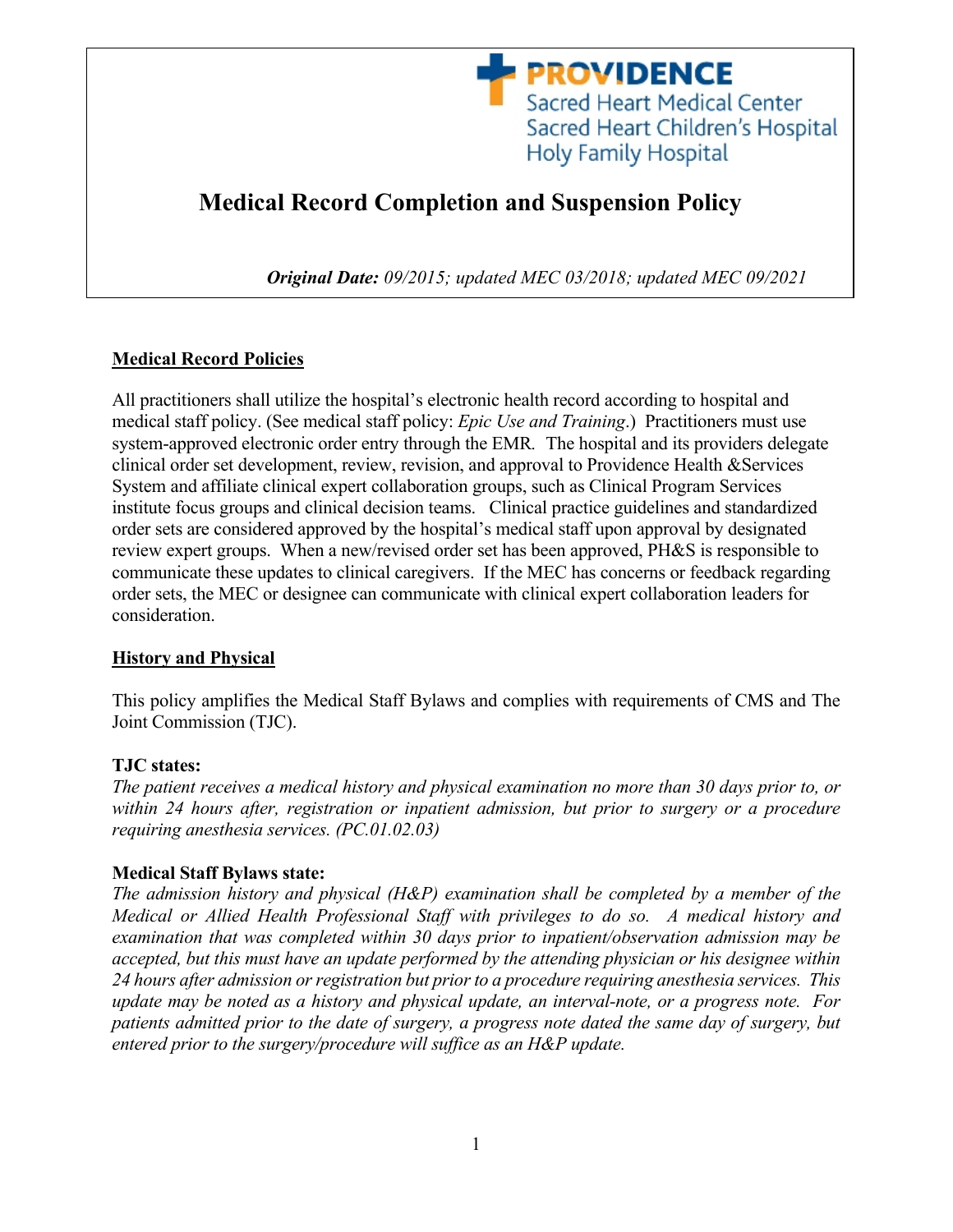#### **Policy:**

A history and physical is required for all patients within 24 hours of registration or admission and prior to any operative or other high risk procedure (chemotherapy is considered a high risk procedure).

Required elements of a complete H&P are: Chief complaint, details of present illness, relevant past history appropriate to the patient's age, drugs, allergies, assessment of body system (including heart and lungs), conclusion/impression, and plan of care. (If drug and allergy documentation is provided elsewhere in the EHR, they do not need to be documented in the H&P.)

The admitting physician or practitioner performing a surgery or procedure is responsible to assure completion of the history and physical examination. Nurse Practitioners and Physician Assistants are approved to complete H&Ps; H&P must be countersigned by a physician sponsor within 48 hours OR prior to a procedure requiring anesthesia services. (Certain outpatient procedures may be performed by nurse practitioners and physician assistants. No countersignature is required from a physician sponsor if the nurse practitioner is credentialed to perform the procedure and is the provider completing the procedure.)

The physician or his representative is responsible to ensure the H&P is part of the hospital encounter in the EHR. This may be by computerized entry, dictation, voicerecognition, templates, and similar methods to provide legible and searchable text.

In addition to the above requirements, psychiatric patients will have a complete neurological examination at the time of the admission physical examination.

A history and physical exam performed within the prior 30 days, and which meets the required elements may be accepted from a referring licensed independent practitioner within Washington State, provided it receives the required review and update from a member of the Medical or Allied Health Professional Staff with privileges to do so. The admitting physician must:

- Review the history and physical documents
- Conduct a second physical assessment to confirm the information and findings
- Update any information and findings, as necessary, including a summary of the patient's condition and course of care during the interim period, and the current physical/psychosocial status; and
- Document the above in the EHR.

Oral surgeons and podiatrists may be credentialed to perform the H&P. If not specifically credentialed, an H&P by a physician or allied health professional, as above, will be required.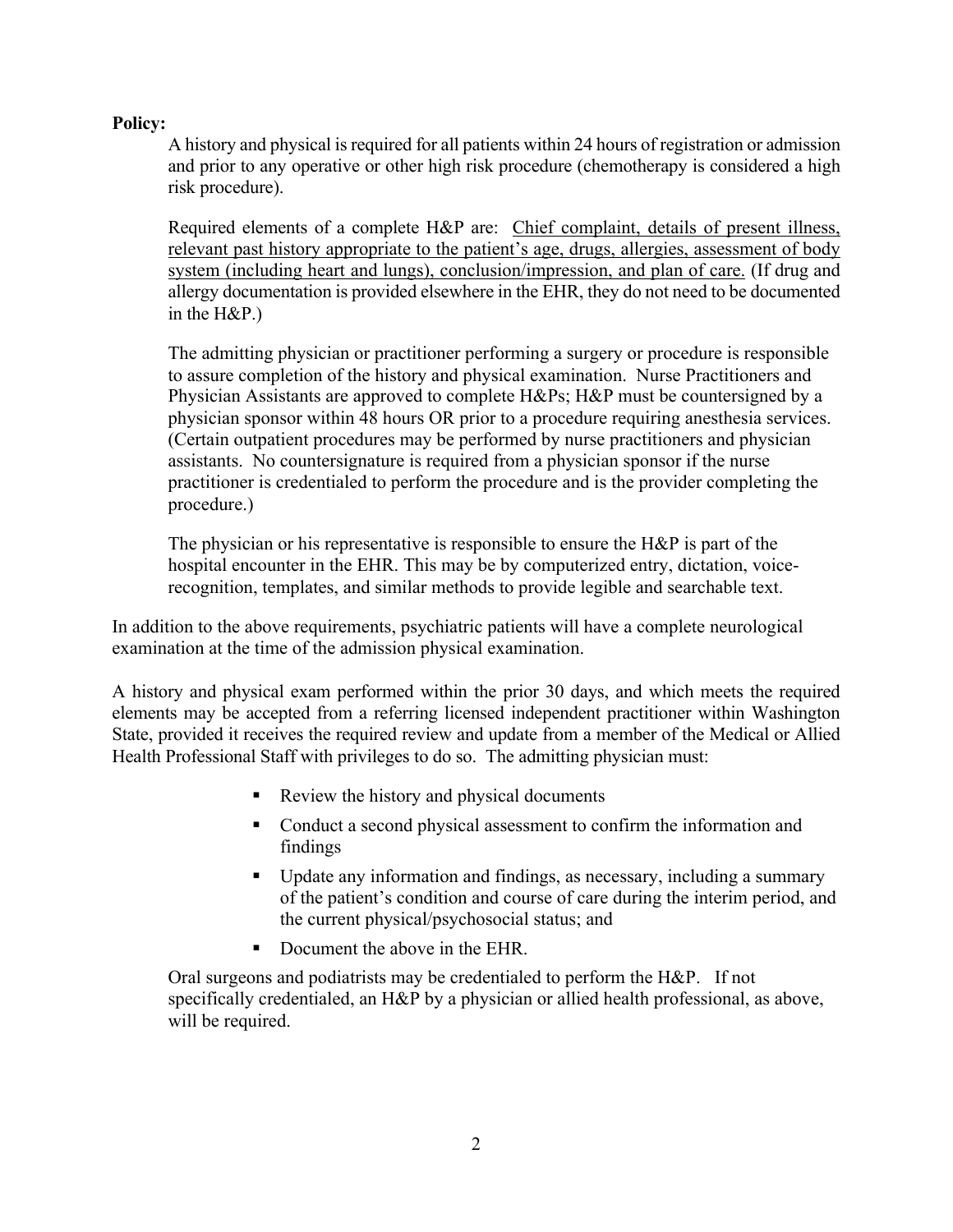#### **Surgical/procedural patients with anesthesia services**

This category contains any high-risk procedure and/or any procedure that may involve moderate, deep, general, or regional anesthesia and may cause a lack of protective reflexes requiring extended pre-or post-procedure monitoring. Protective reflexes are defined as the ability to maintain a patent airway and to clear the airway of occlusions such as secretions or emesis without aspiration, and the ability to maintain spontaneous and effective ventilation effort.

Procedures such as, but not limited to the following are included in this category:

Any invasive procedure with moderate sedation or above

Percutaneous visceral aspirations or biopsies (excludes skin, bone marrow, muscle, breast, thyroid, paracentesis, thoracentesis, lymph nodes, etc. if these are performed with less than moderate sedation)

Gastrostomy placements

Cardiac and vascular catheterizations

Angioplasties

Discograms

Dilatation and curettage

Diagnostic imaging exams and procedures with moderate or higher levels of IV sedation

Endoscopies

Implantations

- 1. For patients who have been admitted prior to the date of surgery, and who have a complete H&P in the inpatient electronic health record (EHR), a progress note recorded within 24 hours prior to surgery will suffice as the update/interval note. The anesthesiology assessment will also suffice as the update/interval note when the H&P is reviewed by the anesthesiologist.
- 2. Same-day admissions for inpatient and outpatient surgery must have either:
	- a. A complete history and physical document performed within the prior 30 days and an update/interval note prior to the procedure. The provider will document 'no changes' in the patient condition or provide a summary of the changes noted in the patient's condition. The anesthesiology assessment will also suffice as the update/interval note when the H&P is reviewed by the anesthesiologist.

OR

b. If the history and physical document provided from the physician's office is over 30 days old, a history and physical must be performed prior to the surgery and contain all of the required elements. Note that the physician may not document 'refer to the prior history and physical' if that history and physical is over 30 days old. Physicians are encouraged to work with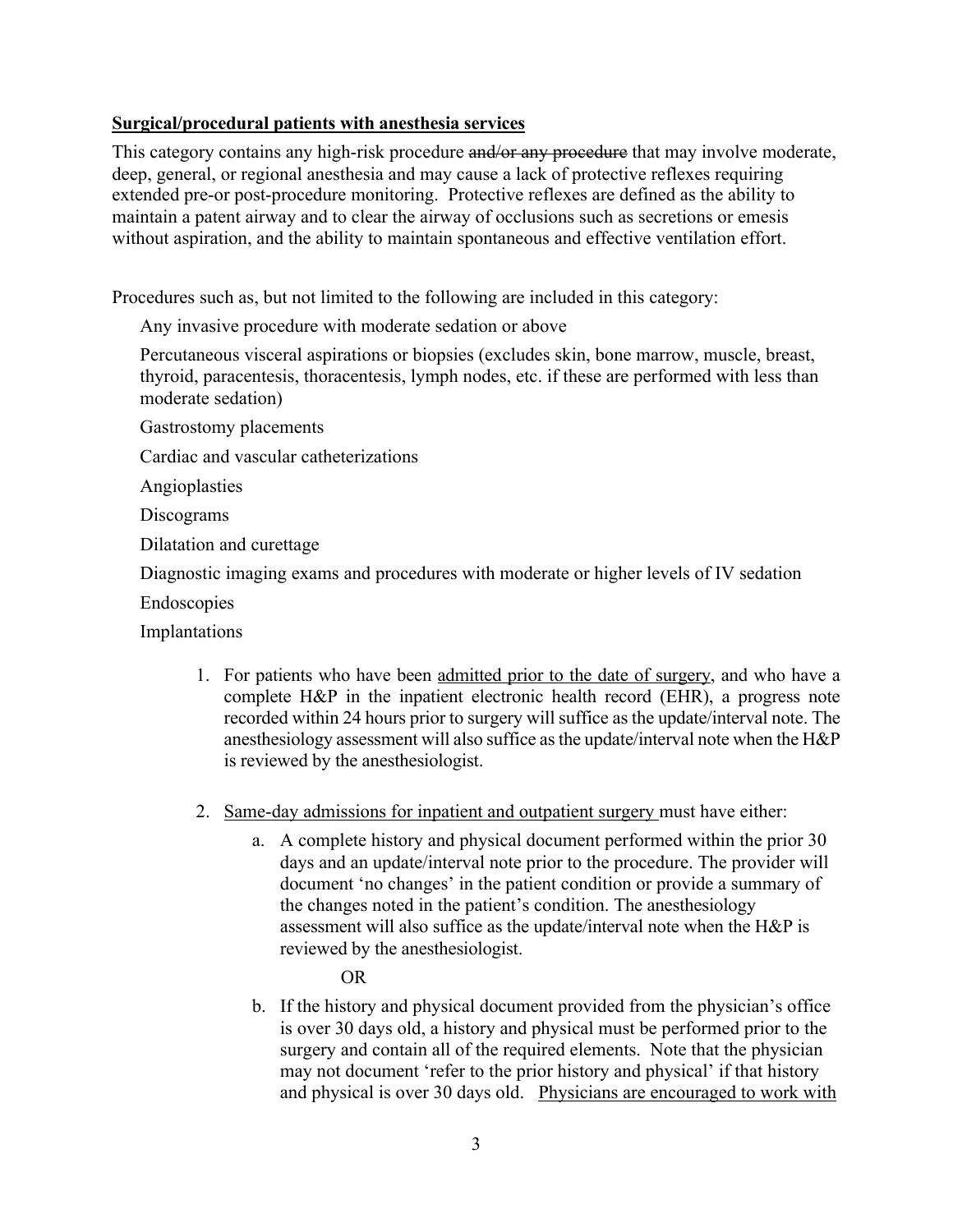Clinical Informatics to develop a custom Epic template for the required H&P elements.

In an emergency, a written progress or admission note describing a brief history and appropriate physical findings and the preoperative diagnosis recorded before surgery will suffice.

#### **Non-operative and other low-risk procedures**

Per TJC (MS.03.01.01 EP 19) the medical staff can identify specific patients to whom the assessment requirement would apply, in lieu of a comprehensive medical history and physical examination. The assessment must include

-patient age, diagnosis, the type and number of surgeries and procedures to be performed, comorbidities, and the level of anesthesia required for the surgery or procedure

-Nationally recognized guidelines and standards of practice for assessment of specific types of patients prior to specific outpatient surgeries and procedures

-applicable state and local health and safety laws

This category includes non-admitted patients referred for diagnostic MRI examinations who require sedation under the direction of anesthesia, to include anxiolysis through general anesthesia. These patients will have no invasive or additional procedures performed during this encounter.

In addition. Procedures such as, but not limited to, the following are included in this category:

Diagnostic imaging with or without IV sedation, lumbar punctures, amniocentesis, arthrography, sinograms, voiding cystourethrogram, myelograms, paracentesis, thoracentesis, PICC placement, injections, gastric feeding tube and non-implanted IV access device removal, and ophthalmologic laser procedures without sedation.

Non-operative and other low-risk procedures do not require a complete H&P, but at a minimum, require a procedural note. A radiology imaging report or result in the chart suffices.

## **Continuing Ambulatory Care Services (Series patients\*)**

This category includes outpatients receiving infusions, and chemotherapy (chemoembolization/Y-90 ablations).

An initial H&P meeting the bylaw requirements must be documented in the medical record prior to the initiation of the treatment. The H&P may remain valid for one year but must be updated on an as needed basis as the underlying medical condition of the patient changes. Hospital staff receiving the patient will notify the ordering physicians of any identified changes in the patient's condition.

\*Note: Dialysis patients sent to the hospital for fistulogram or declot are usually managed under moderate sedation. Their assessment, management and documentation are governed by CMS regulation. The most recent H&P and any updates by the attending provider and nursing notes from the dialysis center will be obtained and reviewed by the provider prior to the procedure.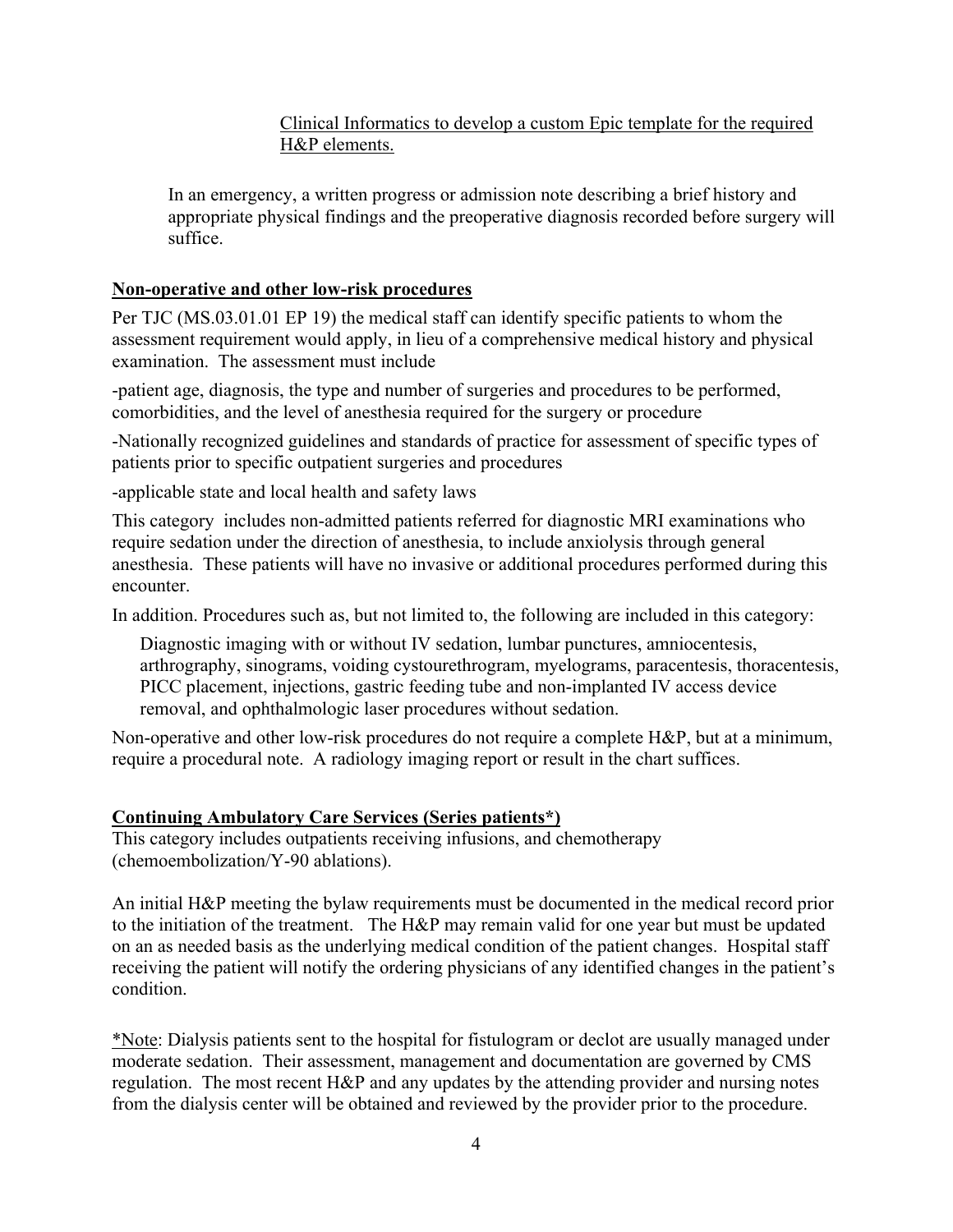Home dialysis patients must have most recent H&P and office notes available from nephrologist office.

#### **----------------------------------------------------------------------------------------------------------------** References:

**Centers for Medicare/Medicaid Interpretive Guidelines (CMS)**: S&C-08-12. 'The medical history and physical exam must be completed and documented by a physician as defined in CMS section 1861R -- a doctor of medicine or osteopathy, doctor of dental surgery or of dental medicine, doctor of podiatric medicine, doctor of optometry and chiropractor.' (Note that the PHC urban hospitals do not credential optometrists or chiropractors.)

**The Joint Commission (TJC): PC 01.02.03** 'The patient receives a medical history and physical exam no more than 30 days prior to, or within 24 hours after, registration or inpatient admission, but prior to surgery or a procedure requiring anesthesia services.' (Note: anesthesia services are defined as moderate sedation or above.)

Also see TJC Standards MS.03.01.01 (6-11) and the following posted TJC Frequently Asked Questions (FAQ)

- Credentialing Non-Medical Staff member Licensed Independent Practitioners Who Order Tests and Treatments from a Joint Commission Accredited Organization 11/24/2008
- Medical Students Doing H&P 11/24/08
- Delegation of the History and Physical Examination 11/24/08
- History and Physical for Hospital Outpatient Procedures 11/24/08
- Podiatrists and Dentists Performing the Entire History and Physical for Inpatient and Outpatient Care (11/24/08)
- Permission to Administer Moderate Sedation (2/11/09)

The Joint Commission (TJC) (PC.01.02.13 EP6)

## **Also reference the following hospital policies**

- Sedation for Adults and Sedation for Pediatrics –these provide definitions of sedation.
- Non-staff practitioners ordering tests and procedures
- Resident Scope of Practice

#### -------------------------------------------------------------------------------------------------------------

## **Verbal Orders:**

## **Guiding Principles:**

- Keep patients at the center of our care
- Keep patients safe
- Address patients' needs promptly, using a collaborative inter-professional approach to care
- Manage conflict away from the patient

## **Guidelines for order entry:**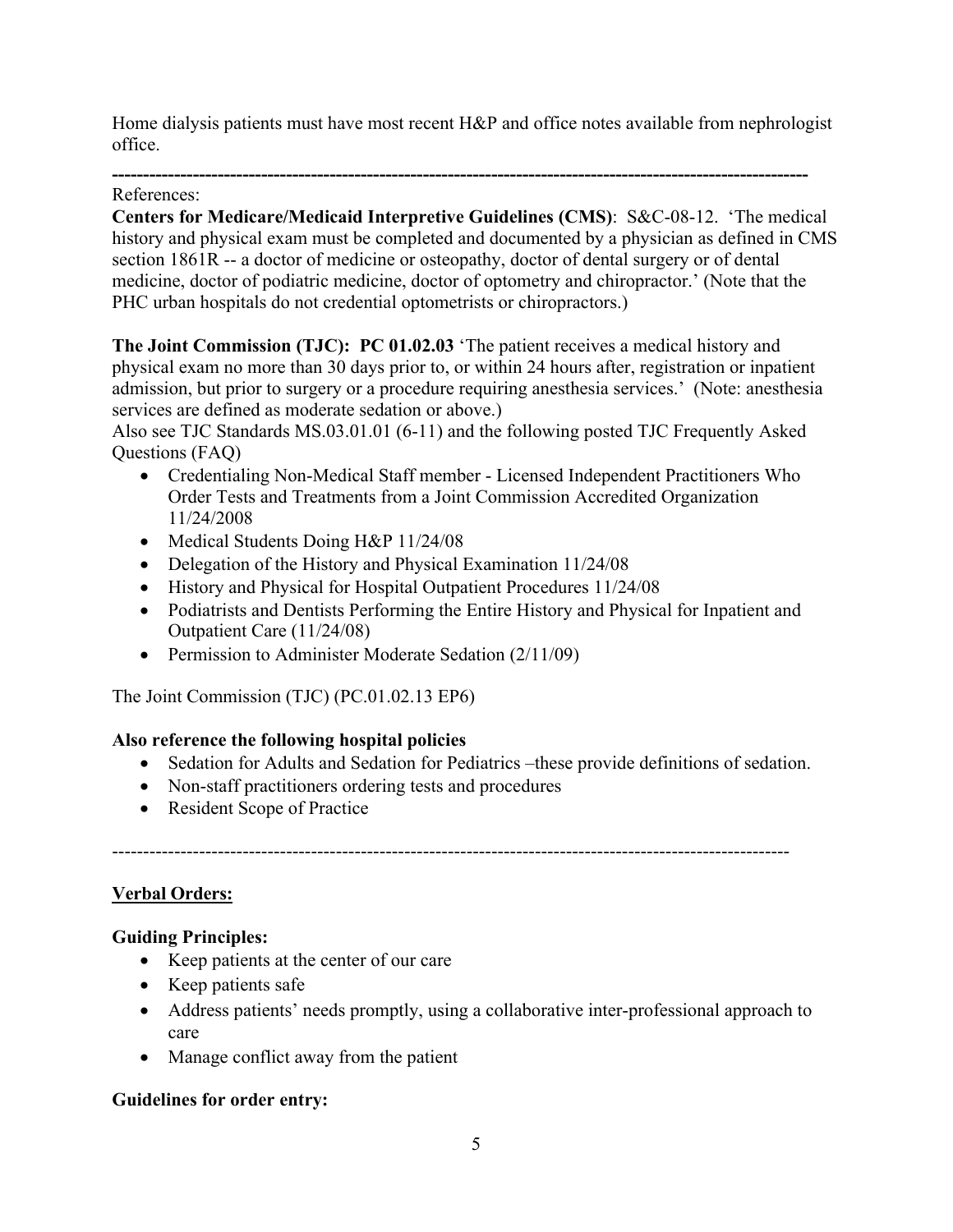- Providers are encouraged and expected to use Epic order entry to place the majority of their orders – particularly admit, peri-operative and discharge order sets.
	- o Rationale: Routine orders do not exist in Epic in the manner we have been accustomed to. Physicians/Providers can set up preferences in Epic that function similar to routines, but nursing cannot implement the physician preferences so the nurse would have to enter each order individually as the physician gives it and read back for accuracy which is very time consuming and prone to errors.
- There are, however, appropriate circumstances where a telephone/verbal order is necessary to provide timely care and nurses will have the training needed to do so. Examples include:
	- 1. The provider is inextricably engaged in direct clinical care or a procedure.
	- 2. The provider is NOT within reasonable proximity of a computer.
	- 3. The provider is driving.
	- 4. The urgency of an order supersedes the time it would take the provider to log on and place an order

#### **General guideline for who should enter the order from inside the hospital:**

For orders originating inside the hospital, the care team member initiating the call (and generally the one looking at the patient chart) is expected to enter the order. For example, if the RN initiated the call to the provider, the RN would enter the order as a telephone order. If the provider initiated the call, the provider would enter the order.

If there are concerns about practice, our expectation is we will do what is necessary to provide safe, timely, collegial care to patients and discuss concerns in private or by using the normal chain of command.

#### **Progress Notes:**

Progress notes shall be recorded by the attending physician or his designee at the time of observation, at least daily, and shall be sufficient to allow continuity of care and transferability. The patient's clinical problems shall be identified and correlated with specific orders, results of tests and treatment. Rounding and progress note entry for patients who are medically stable and on custodial care, as designated by hospital policy, while awaiting placement for non-acute services will be seen at least every seven (7) days. Rounding may be more frequent if medical issues arise

#### **Consultation:**

Consultations by qualified practitioners shall be obtained for patients who have or develop conditions that are beyond the approved privileges of the attending practitioner. Emergency treatment can be initiated at any time. The medical record shall show evidence of timely review by the consultant and documentation of the consultant's findings and recommendations. While the patient has active issues pertaining to the consultant's area of expertise, the consultant will be continually available to the patient, the patient's family and the attending of record and shall document his or her input with regular progress notes. Should the patient's active issues pertaining to the consultant's area of expertise become quiescent, the consultant may formally sign off the case by documenting this in the medical record.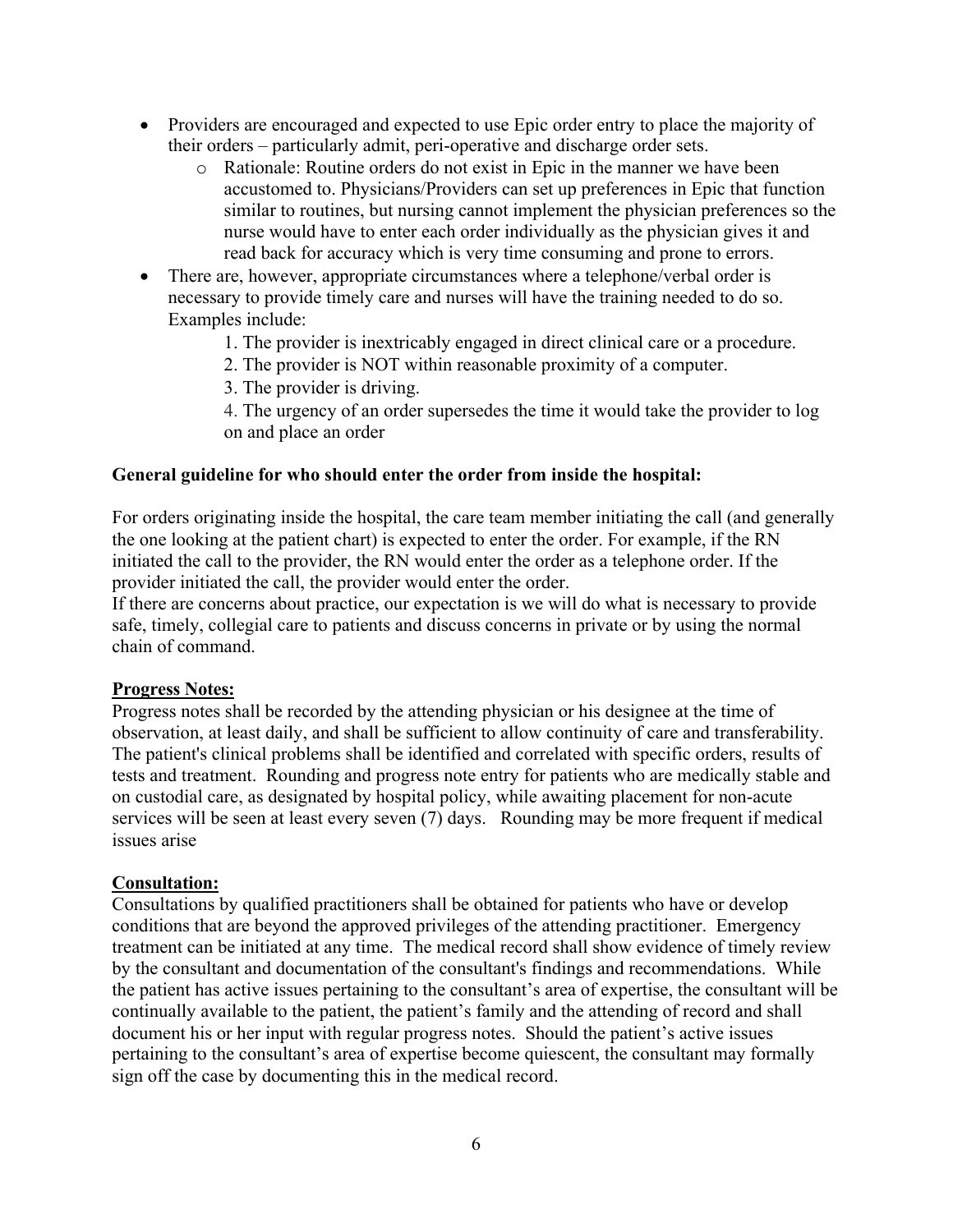Consultation requests shall be made by personal contact from provider (physician or AHP1) to provider (physician or AHP1). (Exceptions to this may include policies and protocols for patient management as approved by the MEC.)

## **Operative Notes:**

If an operative or procedure note is immediately entered into the electronic health record (by voice recognition or template) before the patient moves to the next level of care, a brief post-procedure note is not required. If the operative or procedure note is dictated, an immediate post-procedure note must be completed and shall contain a description of the findings, the technical procedure used, the specimen removed (if any), the estimated blood loss (if any), the post-operative diagnoses, the name of the primary surgeon or operator and the name/s of any assistant/s. Specifically, interventional radiology and cath lab cases do not require documentation of specimen removed and estimated blood loss.

Operative and procedure reports should be completed immediately after surgery or invasive procedure, but in no case later than 24 hours following the procedure. The dictated transcription shall become part of the medical record as soon as it is available. See the Medical Records Completion and Suspension Policy approved by the MEC which outlines progressive consequences for failure to abide by this bylaw requirement

## **Discharge Summary**

Discharge summaries should be completed within 24 hours of discharge, but in no case later than 72 hours from time of discharge. See the Medical Records Completion and Suspension Policy approved by the MEC which outlines progressive consequences for failure to abide by this bylaw requirement.

## **Medical record suspension** will occur when:

- Any portion of the patient's health record remains incomplete for more than 31 days. Records that are incomplete because of missing dictation/diagnoses/signatures of a supervising physician's extender\* (PA, ARNP, etc.) will be included in the delinquencies of the supervising physician. (The supervising physician is the physician attributed to the specific case, not necessarily the sponsoring physician of record.)
- Any discharge summary or discharge note (admission for 60 hours or less) is not completed within 72 hours.
- Any operative or procedure report is not completed within 72 hours of the procedure.
- Any physician query is not responded to within 35 days of the query being sent by Coding. \*Physicians are responsible to assure medical record completion by their sponsored mid-level providers. The sponsoring physician of record will be included in all communications from the MEC regarding repeat suspensions. The sponsoring physician is required to participate in development of all plans to improve the documentation of a physician extender and to endorse in writing all plans for improvement.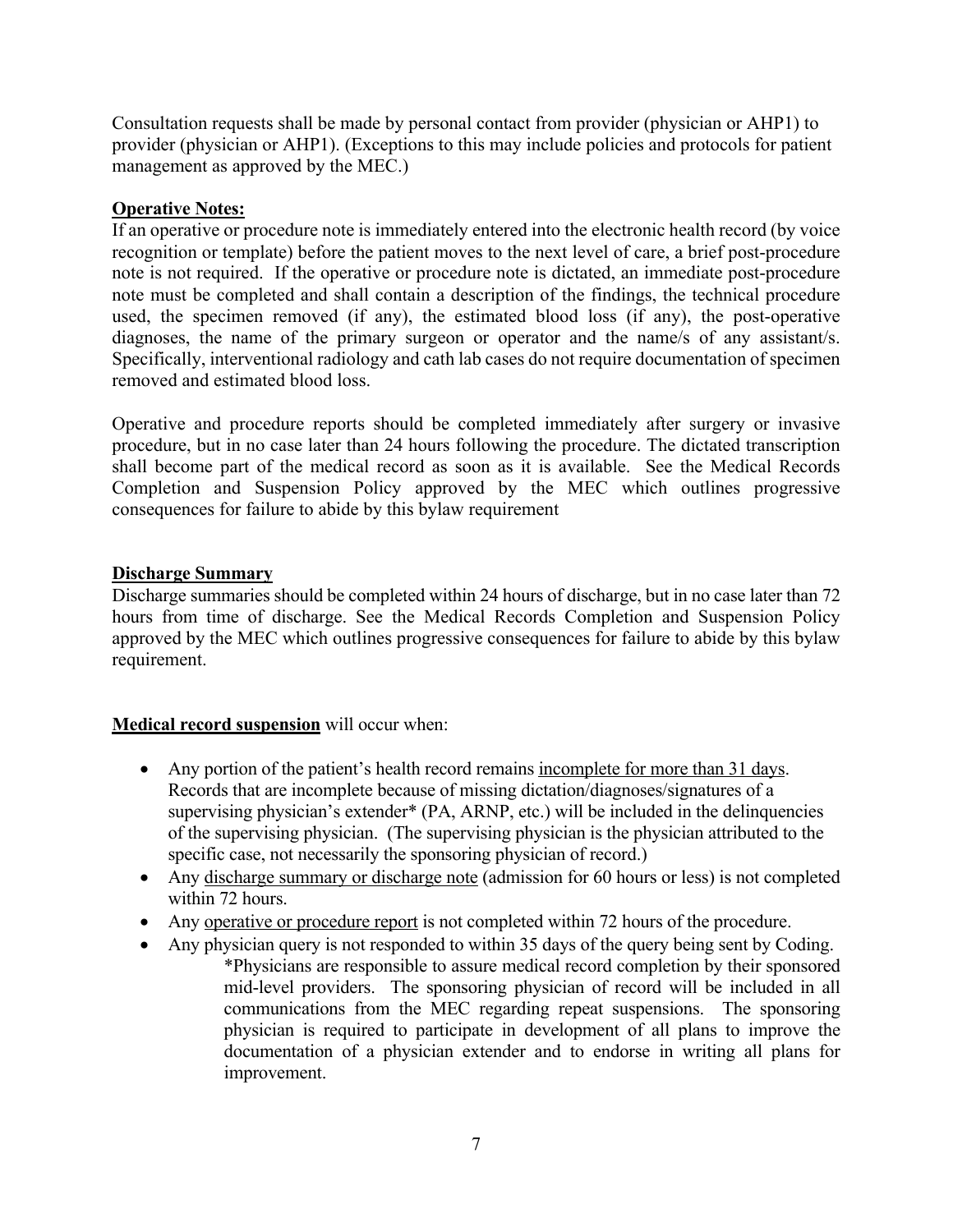Medical record suspension will suspend the suspend privileges and ability to work in the medical center until medical records have been brought current. The providers is responsible for arranging for coverage for his/her hospitalized patients and for arranging coverage for the E.R. on-call schedule if that physician has been assigned call any time during the period of the suspension.

Excused Absence: Excused absences are defined as an illness or a leave that keeps a medical staff member or other privileged provider away from the hospital for five (5) or more days. Except in circumstances beyond the provider's control, an excused absence must be requested in advance.

- For an excused absence, the provider must provide notification to the Medical Staff.
- The Medical Staff Office will communicate medical staff member and provider absences to Health Information Management (HIM) via email.
- Upon return from an excused absence, the medical staff member and privileged provider must complete all deficient medical records by or before the first Monday after their return date.
- When an excused absence has not been requested in advance, the medical staff member and privileged provider has the ongoing responsibility for completing all medical records without pause. In the circumstance that medical records become delinquent, automatic suspension will be processed.

Emergency Case Exemption: A 24-hour exemption from medical record suspension of privileges may be granted to a physician who is managing an emergency-situation (or a physician extender assisting with an emergency-situation). The exemption will be for the emergency-situation only and will not extend to other hospitalized, scheduled, or nonemergent patients. The physician is responsible to obtain authorization for the emergency exemption from the Chief Medical Officer or his designee.

Personal Emergency: Providers may also be granted an emergency exemption for a personal or family emergency; this may be arranged through medical records. Records of these exemptions will be maintained by HIM and reviewed by medical leadership if there is a pattern of concern.

When all delinquent records have been completed, the provider will be automatically returned to the status that was in effect prior to the suspension, and all privileges (admitting and clinical) will be reinstated.

#### Repeat medical record suspensions

Providers with four (4) or more medical record suspensions, or three (3) consecutive month suspensions, in one rolling 12-month period will receive a letter from the MEC president and Department Chair or service chief requiring that all records be complete by a specified date (letter will include a copy of this policy), and the provider must provide a satisfactory written plan to MEC leadership for managing their medical record obligations. The plan should include information related to how they will remedy the current situation, as well as plans to prevent further medical record suspensions. The MEC leadership group may accept the plan and, if accepted, provide a copy of the plan to the practice manager and practice medical director (and physician sponsor, if